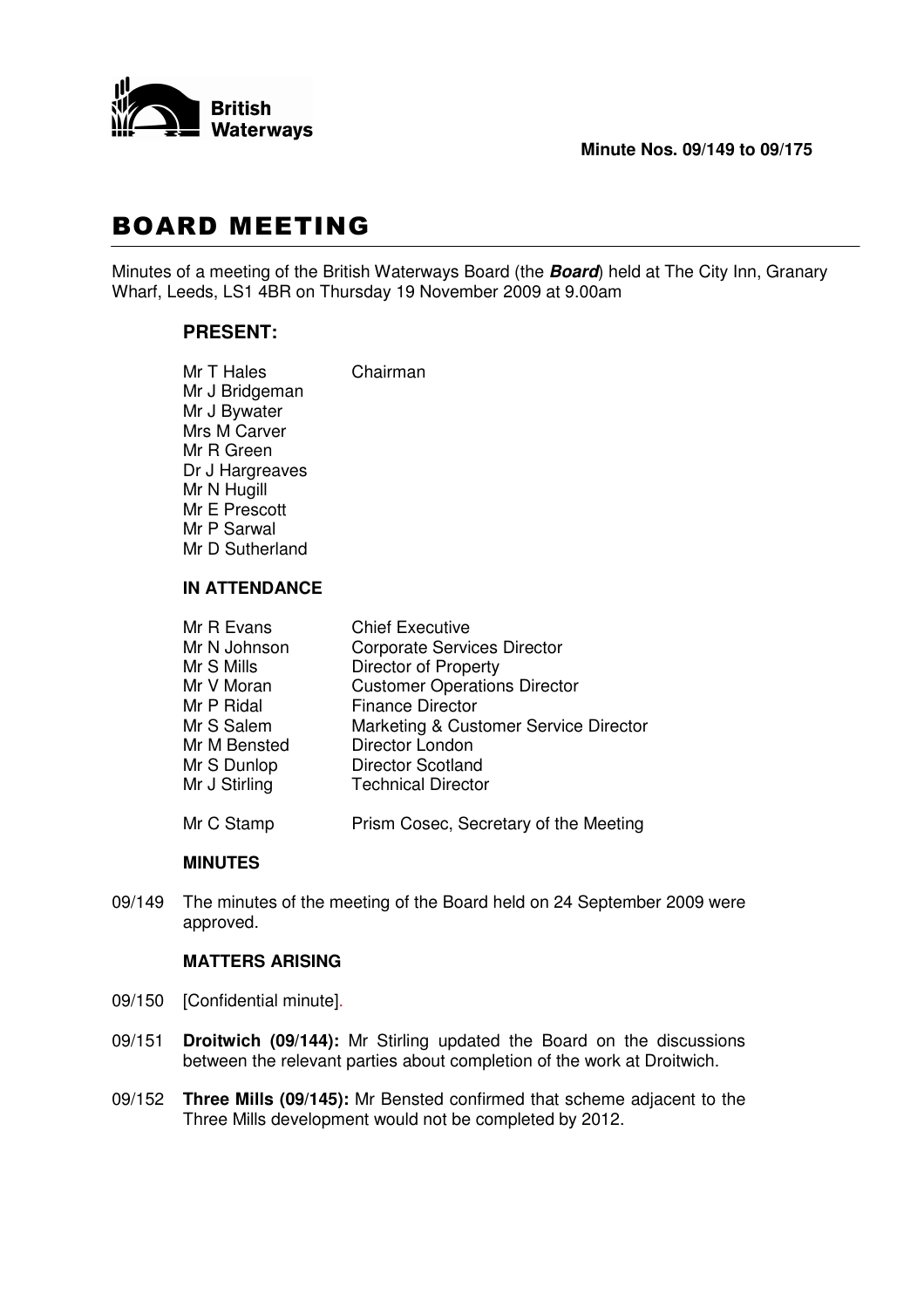#### **CHIEF EXECUTIVE'S REPORT (BWB 3384)**

09/153 **Property Portfolio:** Mr Evans explained that the major issue over the past few weeks had been the discussions with Defra and the Treasury concerning the property portfolio. It was clear that Defra were keen that the property portfolio should remain within BW and had been active in making representations to the Treasury to this effect. It was anticipated that the Chief Secretary to the Treasury would take a decision on this matter within the next few days.

> Mr Johnson reminded the Board of their duties under the Transport Act to ensure the efficiency, economy and safety of operation of the waterways. He noted that it was possible for Ministers to give general directions to the Board, but only after consultation. Such direction, if given, would over-ride the above mentioned duties of the Board and in such circumstances Board members would not be in breach of their fiduciary duties. It would however be proper for the members of the Board to refrain from actions that might put them in breach of those duties in the absence of any such direction.

> The Board discussed its response in the event that the Chief Secretary to the Treasury decided that the property portfolio should be transferred out of BW.

09/154 **20:20:** Mr Evans reported that Compass Partnership had given an excellent presentation at the Annual Meeting and that more detailed communication with staff was now in progress. It was recognised that more discussion with Defra and the Scottish Government was also now needed. Mr Evans reported that further presentations would be made to the Board at the January and March meetings.

> Mr Johnson gave a presentation on the current thinking on the structure of the new organisation. The key aspect of this was that freehold ownership of the waterways would be retained by (a very much reduced) BW and the main BW undertaking would be transferred to a new charitable company which would operate the waterway assets under long leases. This operating company would have commercial trading subsidiaries to which the endowment property portfolio would be transferred outright. The advantages of this structure were summarised as:

- It would not require primary legislation to put it into effect:
- It would address concerns that *ownership* of the waterways would be transferred out of the public sector for ever;
- It would give the organisation greater capacity to borrow

Mr Evans noted that employees and their representatives would have many questions about this structure, which would require careful communication, particularly in the current climate.

- 09/155 As an ancillary point, it was noted that the Board should allocate time to discussion about the next pay review at the appropriate time. **RE**
- 09/156 **British Waterways Wales Group:** Mr Hales requested that the CVs for the members of the British Waterways Wales Group be circulated to the Board with the minutes. RE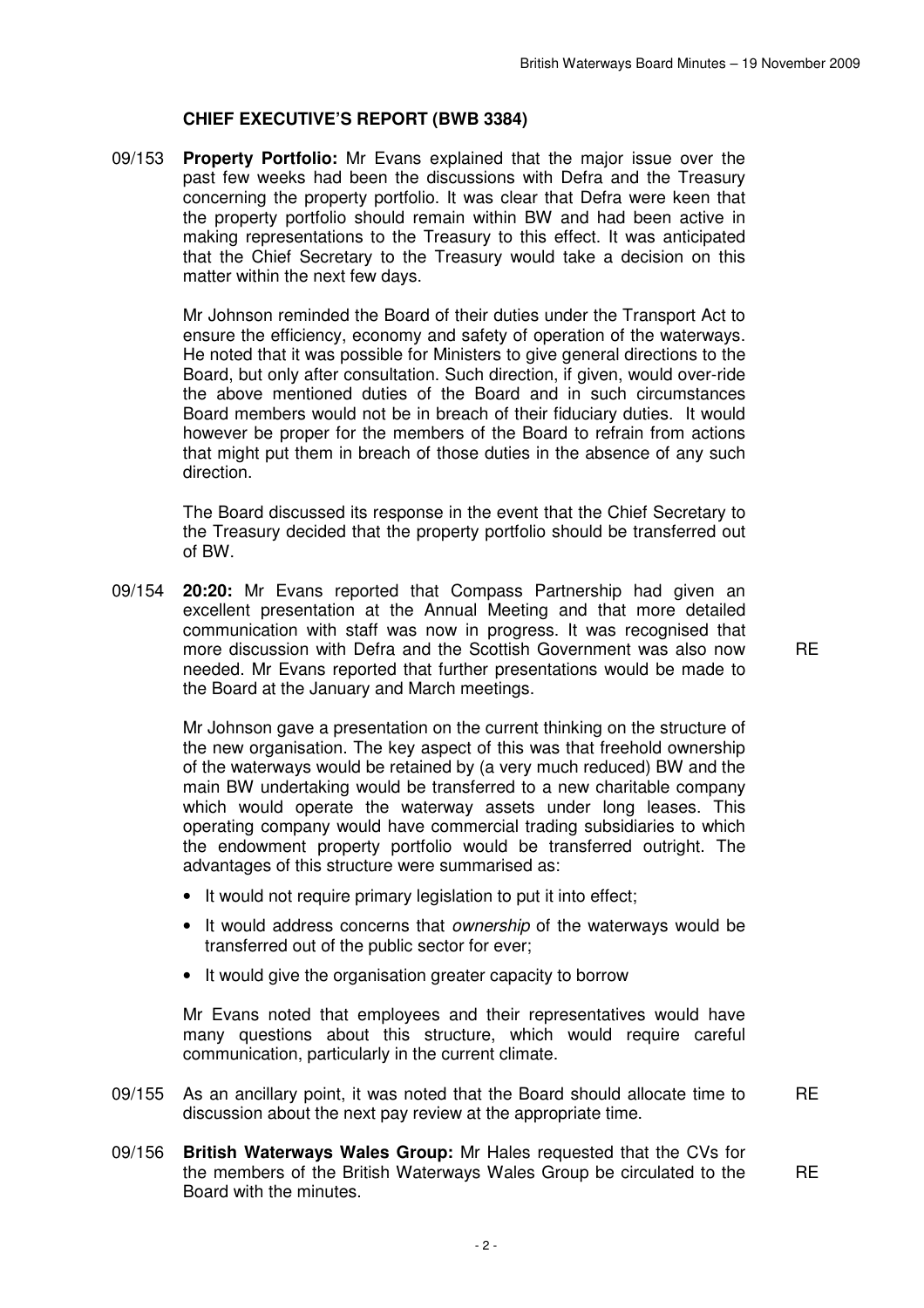- 09/157 **Volunteer Days:** The lower number of volunteer days at the half year point compared to 2008 was considered to be disappointing and efforts to improve this were considered to be a priority. The state of the RE/SS RE/SS
- 09/158 **Health & Safety:** Mr Evans highlighted the good progress that was being made against the health & safety targets. All of the KPI's were showing a positive trend with the exception of manual handling injuries. Mr Moran advised the Board concerning a recent tunnel incident which had resulted in an employee sustaining a cracked pelvis.
- 09/159 **Upper Lode Lock:** Mr Johnson presented a report on the HSE Prosecution in respect if the Upper Lode Lock Fatality in October 2004. In particular, the Judge's emphasis on the behavioural issues rather than the procedural issues was discussed. Mr Evans explained that the safety culture within BW had improved considerably as a result of the Safety Transformation Programme launched in 2003. Nevertheless a further programme of actions to support Responsible Line Managers in fulfilling their duties was explained and noted. It was suggested that an independent review of the remedial work done to date would be useful as this would either give the Board assurance that the right actions were being taken or enable the Board to rectify any weaknesses in the programme now in progress. This was agreed. Mr Stirling was thanked for representing BW at the Prosecution Hearing.

RE

#### **FINANCE DIRECTOR'S REPORT (BWB 3382)**

- 09/160 **Cashflow:** Mr Ridal reported that the bank cash position continued to be positive as a result of the brought forward Defra grant. The commercial capital account was currently healthy although there still some risks that cash injections into the joint ventures could still be required.
- 09/161 **Treasury Policy:** A proposal to add Standard Chartered Bank, HSBC and Abbey National to the list of approved banks for the Treasury Policy was agreed.
- 09/162 **F6 Full Year Forecast:** The F6 Forecast, which was the last one to be prepared under the old structure was noted. Mr Ridal reported that there was little change to the F4 Forecast with the main changes being the inclusion of a £500k provision for the completion of the Droitwich works and a provision for the redundant property at [confidential information removed].

The full-year deficit was forecast to be £17 million which, after taking account of contingencies would be better than plan.

09/163 [Commercially confidential minute removed]

#### **PROPERTY DIRECTOR'S REPORT (BWB 3383)**

- 09/164 **Report:** Mr Mills' was noted.
- 09/165 **City Road Proposal:** Mr Mills updated the Board on two emerging proposals at City Road Basin which would be brought to the Board in January 2010. The Board raised no issues of concern over the principle of BW involvement.
- 09/166 [Commercially confidential minute removed]